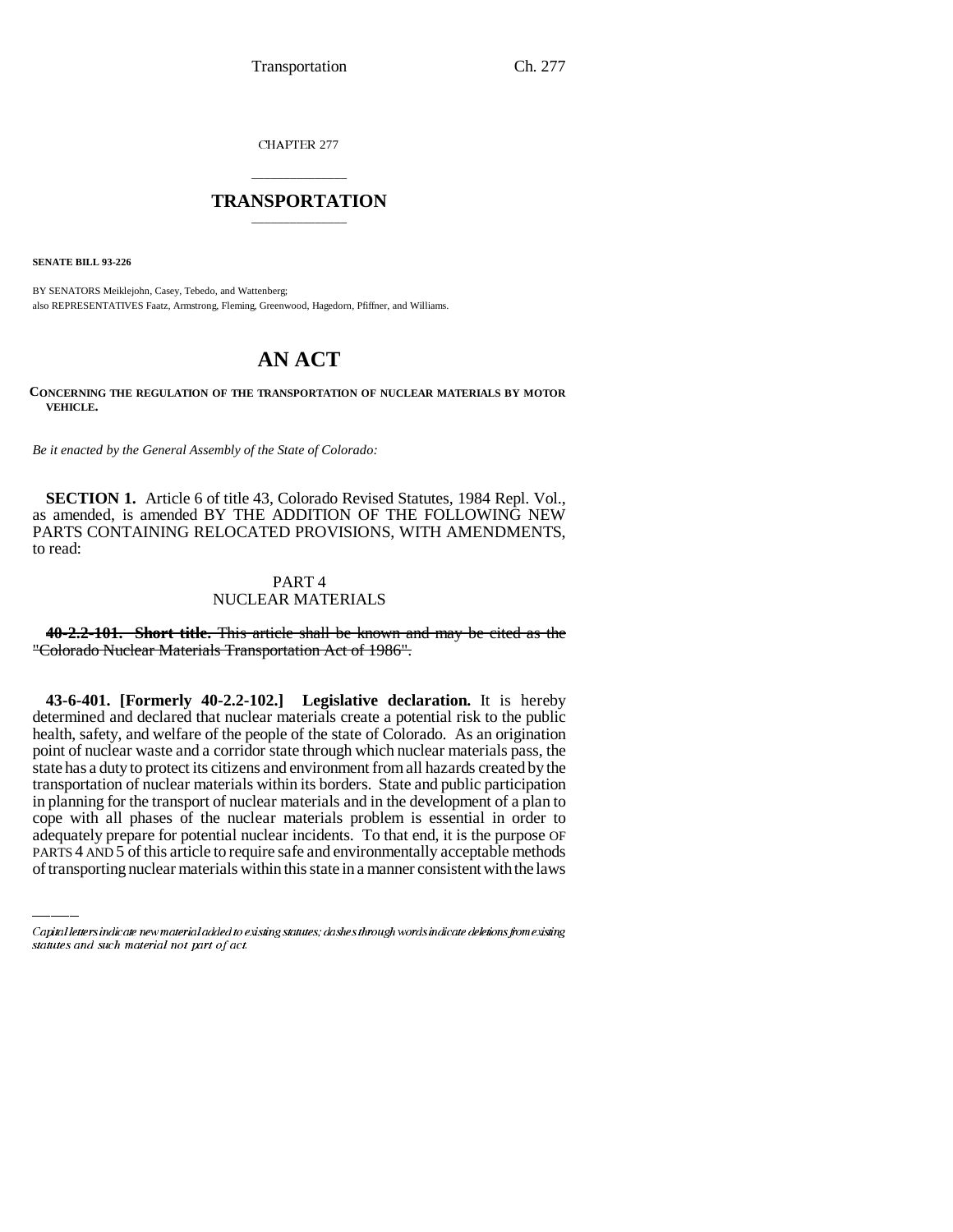of the United States and the rules and regulations promulgated by agencies of the United States.

**43-6-402. [Formerly 40-2.2-103.] Definitions.** As used in PARTS 4 AND 5 OF this article, unless the context otherwise requires:

(1) "Carrier" means any person transporting goods or property on the public roads of this state in, to, from, or through this state, whether or not such transportation is for hire.

(2) "COMMISSION" MEANS THE PUBLIC UTILITIES COMMISSION.

 $(2)$  (a) (3) (a) "Nuclear materials" means highway route controlled quantities of radioactive materials as defined in 49 C.F.R. 173.403 (l).

(b) "Nuclear materials" does not include nuclear materials used for research or medical purposes within Colorado. FOR THE PURPOSE OF THIS PARAGRAPH (b), HIGHWAY ROUTE CONTROLLED QUANTITIES OF RADIOACTIVE MATERIALS USED TO IRRADIATE MEDICAL SUPPLIES AND EQUIPMENT ARE NOT CONSIDERED TO BE USED FOR MEDICAL PURPOSES.

(c) (I) "Nuclear materials" includes radioactive materials being transported to the waste isolation pilot plant in New Mexico and radioactive materials being transported to any facility provided pursuant to section 135 of the federal "Nuclear Waste Policy Act of 1982", 42 U.S.C. 10101 et seq., or any repository licensed by the United States nuclear regulatory commission that is used for the permanent deep geologic disposal of high-level radioactive waste and spent nuclear fuel.

(II) Except as provided in subparagraph (I) of this paragraph (c), "nuclear materials" does not include radioactive materials utilized in national security activities under the direct control of the United States department of defense, nor does it include radioactive materials under the direct control of the United States department of energy which are utilized in carrying out atomic energy defense activities, as defined in the federal "Nuclear Waste Policy Act of 1982", 42 U.S.C. 10101 et seq., or wastes from mining, milling, smelting, or similar processing of ores and mineral-bearing material.

(III) Notwithstanding the provisions of subparagraph (I) of this paragraph (c), "nuclear materials" does not include ores or products from mining, milling, smelting, or similar processing of ores, or the transportation thereof.

**40-2.2-104. Code of federal regulations.** All references in this article to the code of federal regulations or to C.F.R. refer to those regulations which are in effect on July 1, 1986.

**43-6-403. [Formerly 40-2.2-105.] Chief to promulgate rules and regulations - motor vehicles.** The commission CHIEF shall promulgate rules and regulations for the safe transportation of nuclear materials by motor vehicle. Such rules shall not be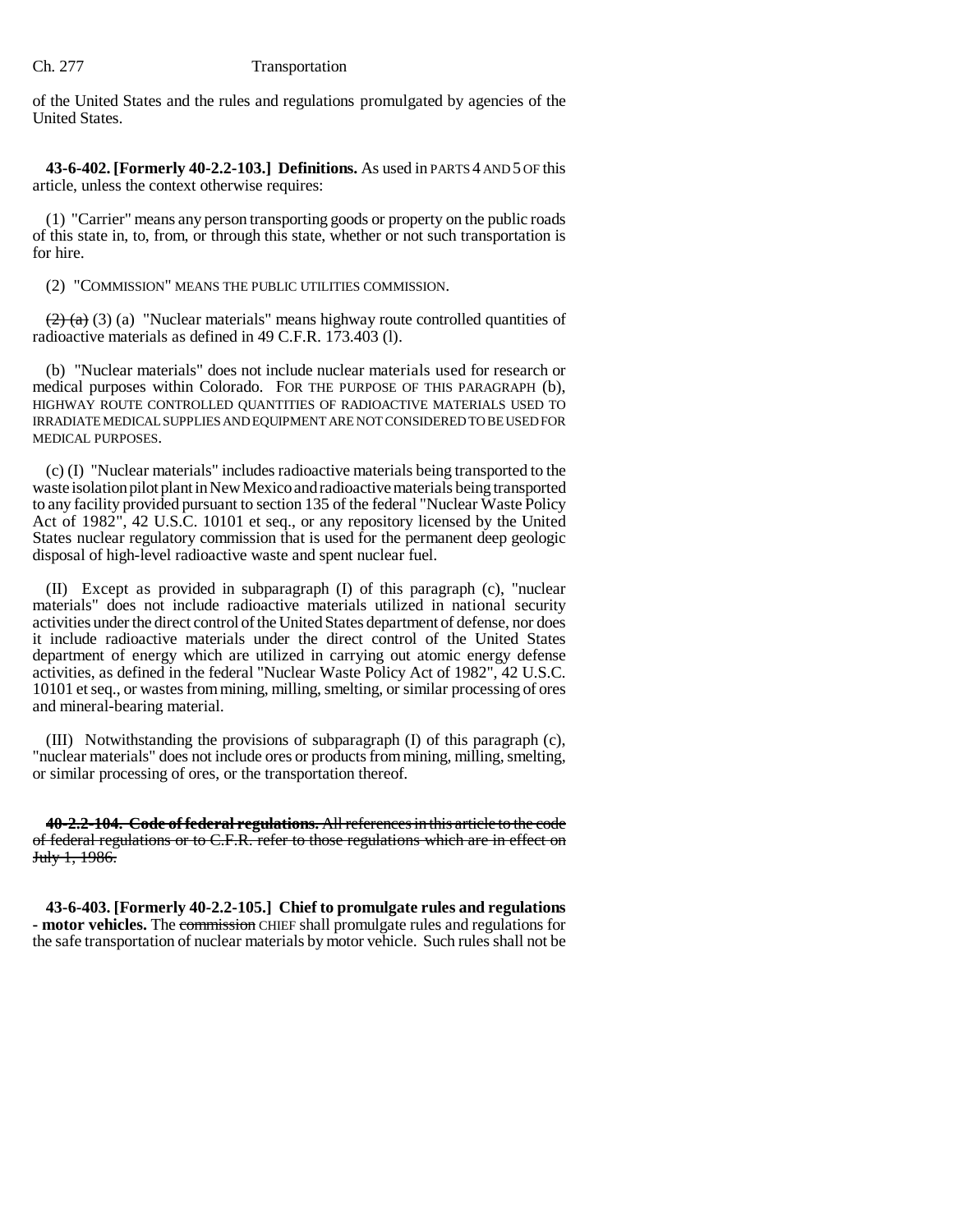inconsistent with any federal rule or regulation governing the transportation of the nuclear materials subject to PARTS 4 AND 5 OF this article. SUCH RULES SHALL BE APPLICABLE TO ANY PERSON WHO TRANSPORTS OR SHIPS, OR WHO CAUSES TO BE TRANSPORTED OR SHIPPED, A NUCLEAR MATERIAL BY MOTOR VEHICLE.

**43-6-404. [Formerly 40-2.2-106.] Inspections.** All vehicles carrying nuclear materials entering the state on the public highways shall be inspected by port of entry personnel or Colorado state patrol officers at the port of entry weigh station nearest the point at which the shipment enters the state or at a location specified by the Colorado state patrol. For all shipments originating within the state, inspection shall be made at the point of origination by Colorado state patrol officers. All such inspections conducted by port of entry weigh station personnel and Colorado state patrol officers shall be in accordance with the rules promulgated pursuant to section 40-2.2-105 and sections 42-4-234 and 43-6-108 (1), C.R.S. SECTION 42-4-234, C.R.S., AND SECTIONS 43-6-108 (1) AND 43-6-403.

**43-6-405. [Formerly 40-2.2-107.] Violations - criminal penalties.** (1) Notwithstanding the provisions of section 40-7-107, any person who violates any provision OF PART 4 OR 5 of this article or rule or regulation promulgated by the commission CHIEF pursuant to PARTS 4 AND 5 OF this article is guilty of a misdemeanor and, upon conviction thereof, shall be punished by a fine of not less than one hundred dollars nor more than five thousand dollars, or by imprisonment in the county jail for not more than one year, or by both such fine and imprisonment. No conviction pursuant to this section shall bar enforcement by the commission of any provision of  $article 10$  or  $11$  of this title 40, C.R.S., with respect to violations by persons subject to those articles SAID TITLE.

(2) Every court having jurisdiction over offenses committed under subsection (1) of this section shall forward to the commission CHIEF a record of the conviction of any person in said court for a violation of any provision OF PART 4 OR 5 of this article or any rule or regulation promulgated pursuant thereto within forty-eight hours after such conviction. As used in this subsection (2), "conviction" means a final conviction.

**43-6-406. [Formerly 40-2.2-108.] Violations - civil penalties - motor vehicles.** (1) Any person who violates any provision OF PART 4 OR 5 of this article or a rule or regulation promulgated by the commission CHIEF pursuant to PARTS 4 AND 5 OF this article, except for the violations enumerated in subsection (3) of this section and section 40-2.2-205 SECTION 43-6-505, shall be subject to a civil penalty of not more than ten thousand dollars per day for each day during which such violation occurs. The penalty shall be assessed by the commission CHIEF upon receipt of a complaint by any investigative personnel of the commission, port of entry personnel, or Colorado state patrol officer and after written notice and an opportunity for a hearing pursuant to section 24-4-105, C.R.S. Payment of a civil penalty under this section shall not relieve any person from liability pursuant to article 11 of title 25, part 3 of article 15 of title 25, or article 22 of title 29, C.R.S. Any person who is assessed a penalty pursuant to this subsection  $(1)$  shall have the right to appeal the commission's CHIEF'S decision by filing a notice of appeal with the court of appeals as specified in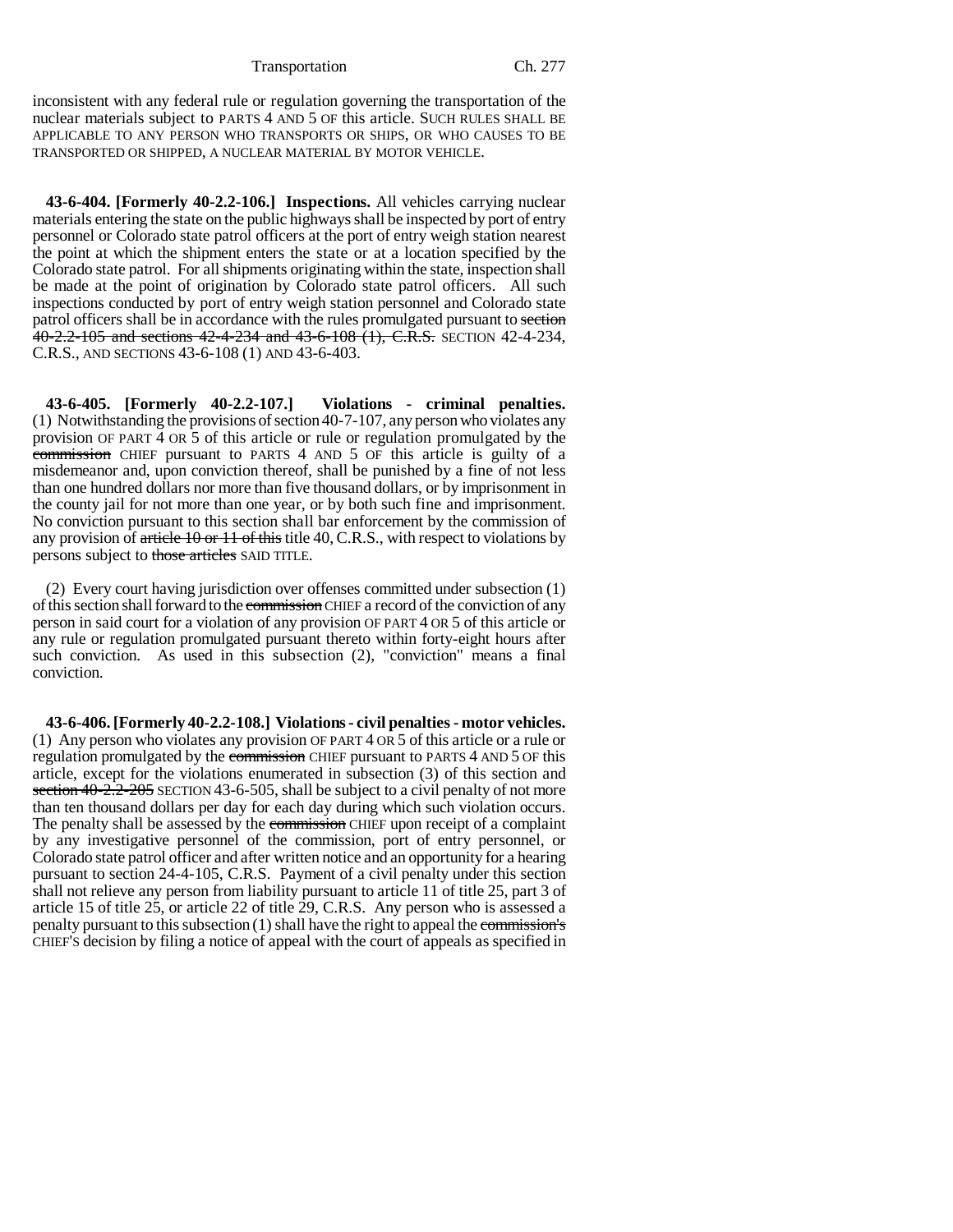## section 24-4-106 (11), C.R.S.

(2) Any person who commits any of the acts enumerated in subsection (3) of this section shall be subject to the civil penalty listed in said subsection (3). Ports of entry personnel, investigative personnel of the commission, and officers of the Colorado state patrol shall have the authority to issue civil penalty assessments for the enumerated violations. At any time that a person is cited for a violation enumerated in subsection (3) of this section, the person in charge of or operating the motor vehicle involved shall be given a notice in the form of a civil penalty assessment notice. Such notice shall be tendered by the enforcement official and shall contain the name and address of such person, the license number of the motor vehicle involved, if any, the number of such person's driver's license, the nature of the violation, the amount of the penalty prescribed for such violation, the date of the notice, a place for such person to execute a signed acknowledgment of his OR HER receipt of the civil penalty assessment notice, a place for such person to execute a signed acknowledgment of liability for the cited violation, and such other information as may be required by law to constitute such notice as a complaint to appear in court should the prescribed penalty not be paid within ten days. Every cited person shall execute the signed acknowledgment of his OR HER receipt of the civil penalty assessment notice. The acknowledgment of liability shall be executed at the time the cited person pays the prescribed penalty. The person cited shall pay the civil penalty specified in subsection  $(3)$  of this section for the violation involved at the office of the department of revenue, motor vehicle division, Denver, Colorado, either in person or by postmarking such payment within ten days of the citation. The motor vehicle division of the department of revenue shall accept late payment of any penalty assessment up to twenty days after such payment becomes due. If the person cited does not pay the prescribed penalty within ten days of the notice, the civil penalty assessment notice shall constitute a complaint to appear in court unless payment for such penalty assessment has been accepted by the motor vehicle division of the department of revenue as evidenced by receipt, and the person cited shall, within the time specified in the civil penalty assessment notice, file an answer to this complaint with the county court for the county in which the penalty assessment was issued. The attorney general shall represent the state agency which issued the civil penalty assessment notice if so requested by the agency.

(3) The following penalties shall apply only to the transportation of nuclear materials by motor vehicle and shall be assessed against drivers, shippers, carriers, operators, brokers, and other persons, as appropriate:

(a) Any person who operates a motor vehicle without a driver's log book in his OR HER possession, as required by 49 C.F.R. 395.8, shall be assessed a civil penalty of one hundred dollars.

(b) Any person who operates a motor vehicle without maintaining a driver's log book in current condition, in accordance with 49 C.F.R. 395.8, shall be assessed a civil penalty of one hundred dollars.

(c) Any person who enters false information in a driver's log book in violation of 49 C.F.R. 395.8 (e) shall be assessed a civil penalty of two hundred fifty dollars.

(d) Any person who exceeds maximum driving or on duty time, as established by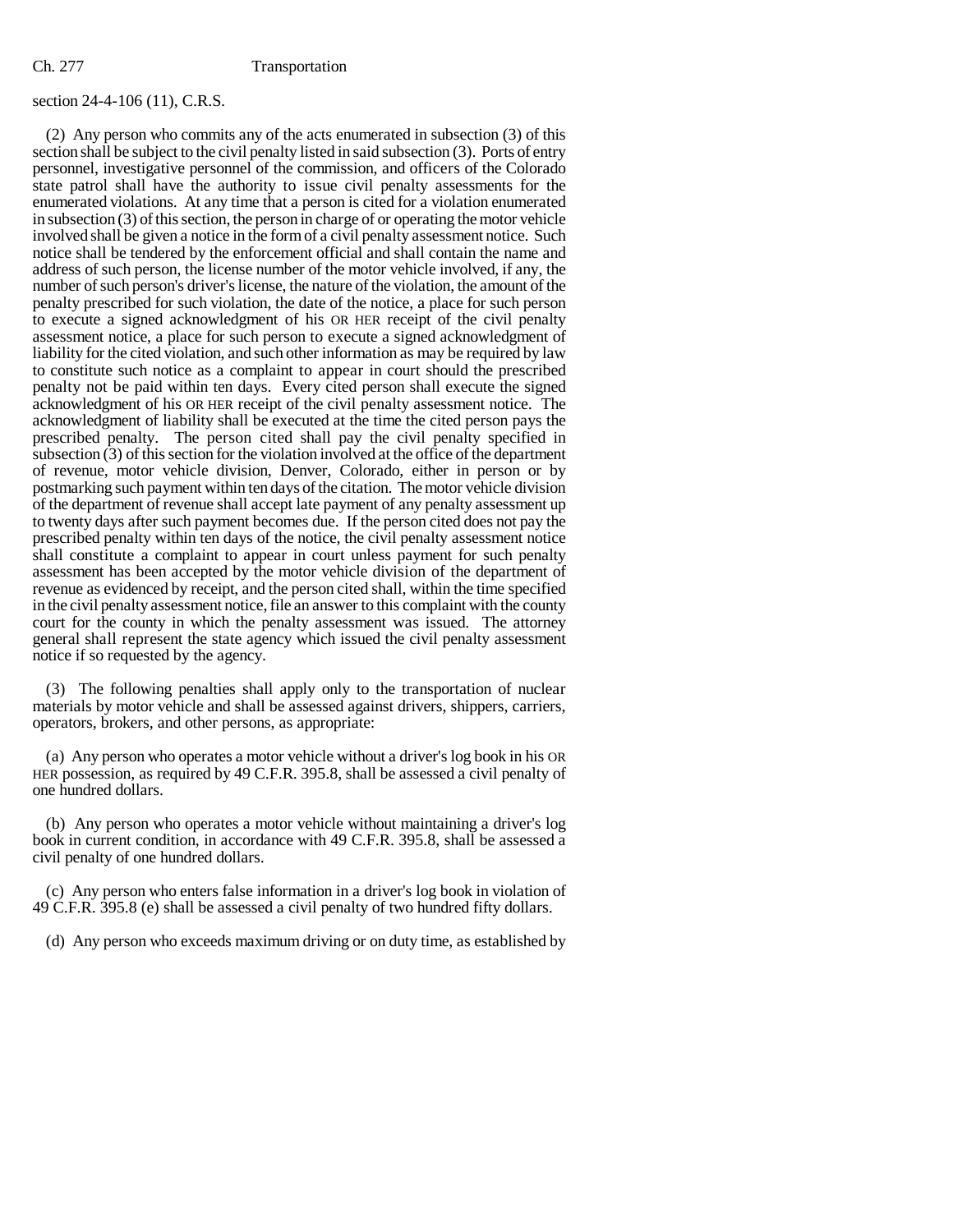49 C.F.R. 395.3, shall be assessed a civil penalty of two hundred fifty dollars.

(e) Any person who fails to produce his OR HER driver's log book on demand of any law enforcement official, port of entry personnel, or investigative personnel of the commission in violation of 49 C.F.R. 395.8 shall be assessed a civil penalty of two hundred fifty dollars.

(f) Any person who fails to have a valid medical certificate in his OR HER possession, in accordance with 49 C.F.R. 391.41, shall be assessed a civil penalty of one hundred dollars.

(g) Any person who operates a motor vehicle without meeting driver qualifications, as established in 49 C.F.R. 177.825 (d) and section  $40-2.2-201$  SECTION 43-6-501, shall be assessed a civil penalty of five hundred dollars.

(h) Any person who carries an unauthorized passenger, as defined in 49 C.F.R. 392.60, shall be assessed a civil penalty of one hundred dollars.

(i) Any person who operates a motor vehicle while that person is declared to be out of service, as defined in 49 C.F.R. 395.13, shall be assessed a civil penalty of five hundred dollars.

(j) Any person who operates an unsafe vehicle, as defined in 49 C.F.R. 396, shall be assessed a civil penalty of one hundred fifty dollars.

(k) Any person who operates a motor vehicle without correcting defects as noted on a safety inspection report in violation of 49 C.F.R. 396.9 shall be assessed a civil penalty of five hundred dollars.

(l) Any person who operates a motor vehicle while that vehicle is declared to be out of service, as defined in 49 C.F.R. 396.9 (c) (2), shall be assessed a civil penalty of one thousand dollars.

(m) Any person who transports nuclear materials without proper visibility and display of placards in violation of 49 C.F.R. 172.504 shall be assessed a civil penalty of two hundred dollars.

(n) Any person who transports nuclear materials without proper placards, as provided in 49 C.F.R. 172.504, shall be assessed a civil penalty of five hundred dollars.

(o) Any person who displays nuclear materials placards on vehicles not transporting nuclear materials in violation of 49 C.F.R. 172.502 shall be assessed a civil penalty of one hundred dollars.

(p) Any person who fails to have hazardous materials shipping papers in conformance with 49 C.F.R. 177.817 shall be assessed a civil penalty of five hundred dollars.

(q) Any person who parks a motor vehicle transporting nuclear materials in violation of 49 C.F.R. 397.7 shall be assessed a civil penalty of five hundred dollars.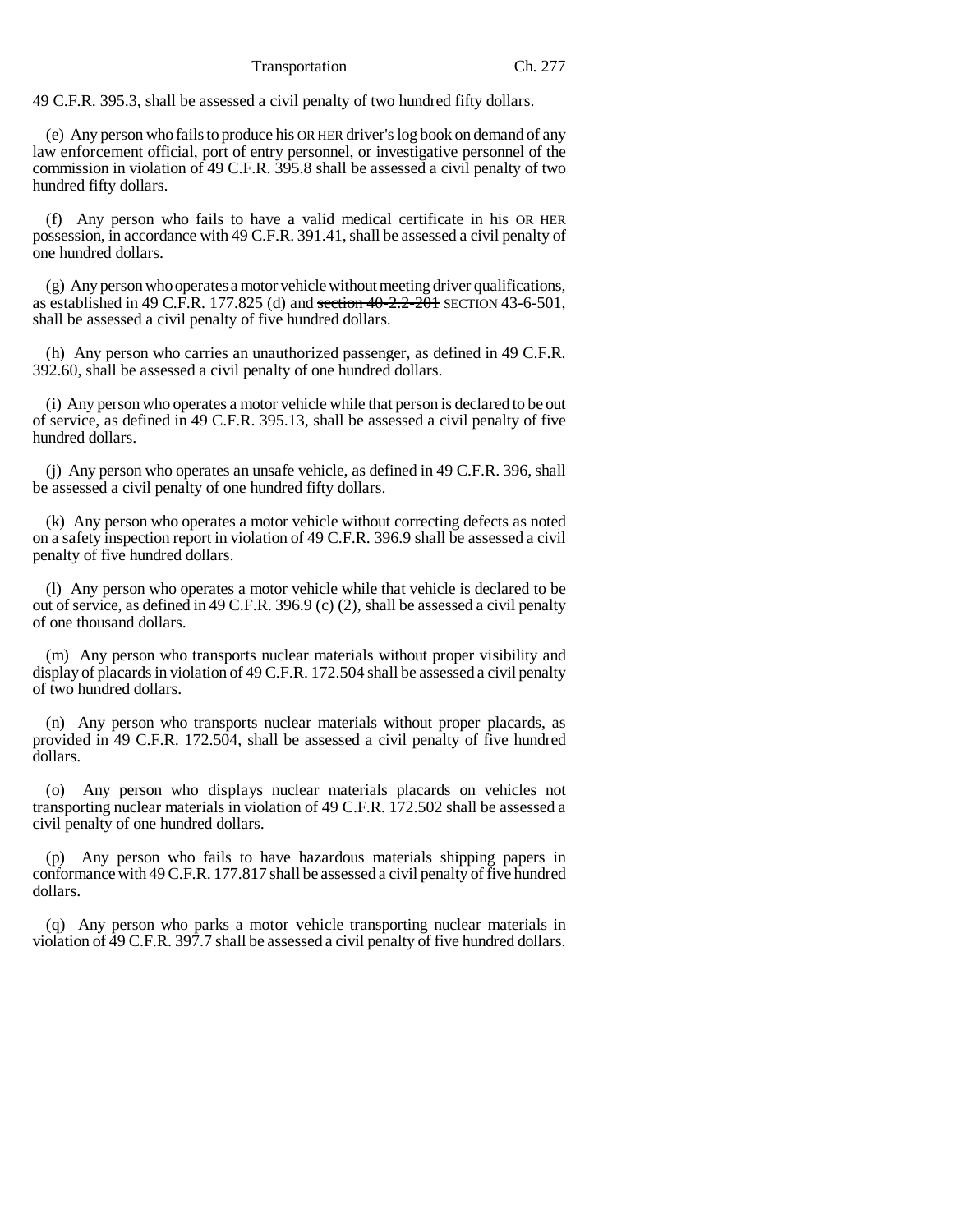(r) Any person who violates a provision of section 40-2.2-208 SECTION 43-6-508 or the rules adopted pursuant thereto shall be assessed a civil penalty of five hundred dollars.

(s) Any person who improperly fills out the shipping papers required by 49 C.F.R. 172, subpart C, shall be assessed a civil penalty of five hundred dollars.

(t) Any person who fails to report a nuclear incident, or fails to take necessary response actions, as required by  $\overline{49}$  C.F.R. 171.15 through 171.17 AND 171.16 and 49 C.F.R. 177.861, shall be assessed a civil penalty of five hundred dollars.

## (u) Repealed, L. 87, p. 1584, § 48, effective July 10, 1987.

 $(v)$  (u) Any person who supplies inaccurate information in, or who fails to comply with, the route plan required by 49 C.F.R. 177.825 (c), shall be assessed a civil penalty of five hundred dollars.

 $(w)$  (v) Any person who transports nuclear materials in violation of the radiation level limitations established in 49 C.F.R. 173.441 shall be assessed a civil penalty of one thousand dollars.

(w) Any person who transports nuclear materials in excess of the maximum permissible transport index, as provided in 49 C.F.R. 173, shall be assessed a civil penalty of one thousand dollars.

**43-6-407. [Formerly 40-2.2-109.] Repeat violations - civil penalties.** (1) If any person receives two penalty assessments within one year for a violation of section 40-2.2-108 SECTION 43-6-406 and the first penalty assessment has not been reversed by a court of competent jurisdiction, the penalty for the second violation shall be two times the amount of the penalty listed for the violation in section 40-2.2-108 SECTION 43-6-406.

(2) If any person receives three or more penalty assessments within one year for a violation of section 40-2.2-108 SECTION 43-6-406 and if two or more of the previous penalty assessments have not been reversed by a court of competent jurisdiction, the penalty for each of the third and subsequent violations shall be three times the amount of the penalty listed for the violation in section 40-2.2-108 SECTION 43-6-406.

**43-6-408. [Formerly 40-2.2-110.] Compliance orders - penalty.** (1) Whenever the commission CHIEF finds that any person is in violation of any rule, regulation, or requirement OF PART 4 OR 5 of this article, the commission CHIEF may issue an order requiring such person to comply with any such rule, regulation, or requirement and may request the attorney general to bring suit for injunctive relief or for penalties pursuant to section  $40-2.2-108$  SECTION 43-6-406.

(2) Any person who violates any compliance order of the commission CHIEF which is not subject to a stay pending judicial review and which has been issued pursuant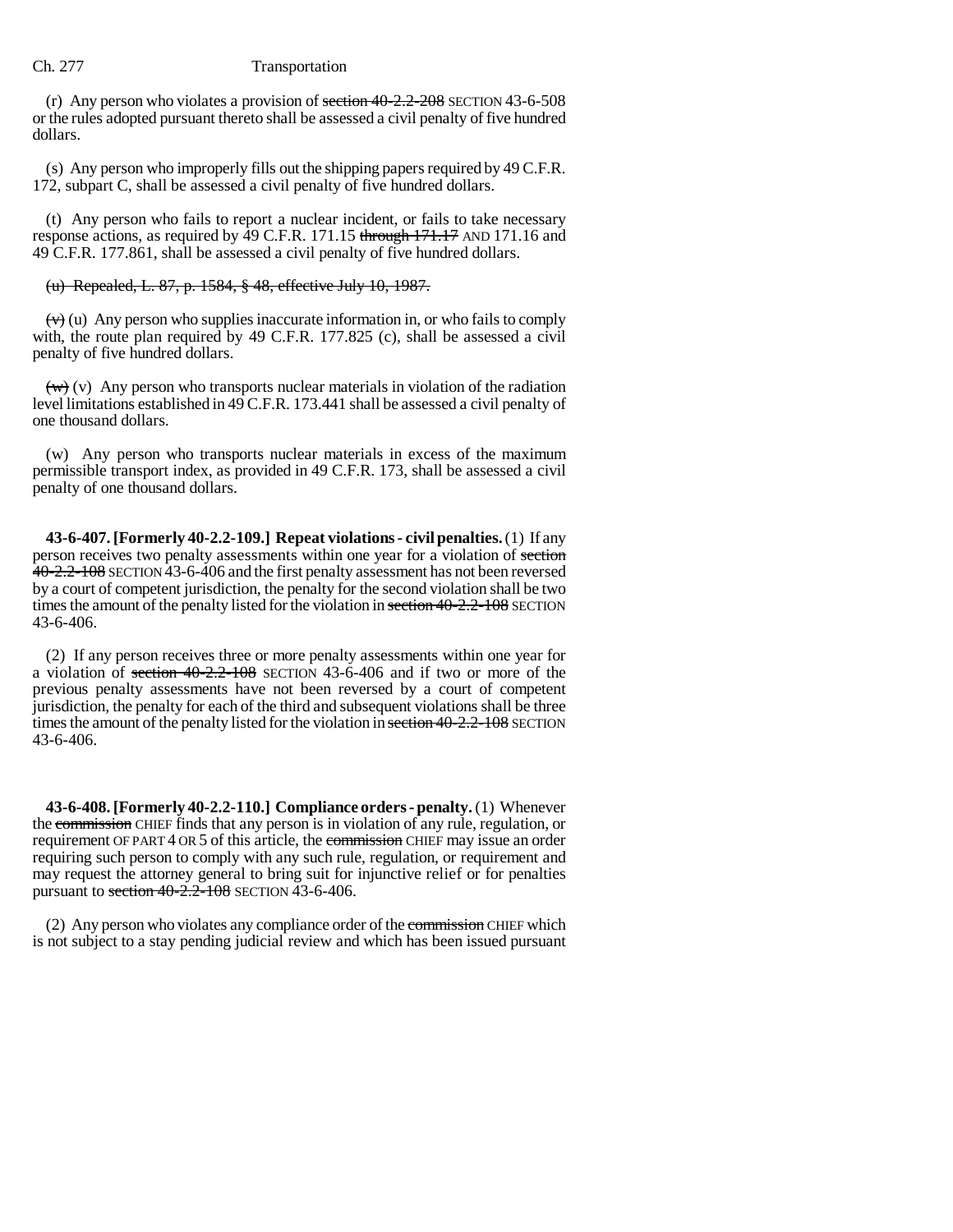#### Transportation Ch. 277

to this part 1 PART 4 shall be subject to a civil penalty of not more than ten thousand dollars per day for each day during which such violation occurs.

## PART 5

## NUCLEAR MATERIALS PERMIT SYSTEM

**43-6-501. [Formerly 40-2.2-201.] Nuclear materials transportation permit required - application.** (1) No transportation of nuclear materials shall take place in, to, from, or through this state until the commission or its designee issues a permit, in accordance with the provisions of this section, which is not inconsistent with federal law, authorizing the applicant to operate or move upon public roads of this state a motor vehicle or combination of motor vehicles which carry nuclear materials.

(2) Each carrier desiring to transport nuclear materials shall submit a permit application, in the form designated by the commission, to the commission prior to beginning such transportation. No permit application shall be approved unless the applicant supplies the following:

(a) A certification that each driver or operator of a motor vehicle has successfully completed a training program, approved by the commission, which has prepared the driver or operator for transporting route controlled quantities of radioactive materials, such training program to specifically include preparation for driving on mountainous roads under all types of weather conditions. A copy of such certification shall be deposited with the commission along with the permit application.

(b) Proof that the applicant has obtained liability insurance required by the federal rules and regulations for transporters of route controlled quantities of radioactive materials. Insurance or indemnification agreements obtained by either the shipper or receiver as provided by 10 C.F.R. 140.91, 10 C.F.R. 140.92, or 41 C.F.R. 9-50.704 shall be deemed to satisfy this requirement.

(c) A nuclear incident clean-up plan which demonstrates, to the satisfaction of the commission, after consultation with the department of public safety and the department of health, the applicant's ability to respond to a nuclear incident. Such plan shall provide for:

(I) The removal of the motor vehicle and its cargo from the scene of the incident within a reasonable amount of time;

(II) The prevention or minimization of releases of radioactivity into the environment;

(III) The decontamination of the environment after a release of radiation to the levels existing prior to the incident.

**43-6-502. [Formerly 40-2.2-202.] Permits - fees.** Each permit issued pursuant to section  $40-2.2-201$  SECTION 43-6-501 shall be valid until the July 1 FOR ONE YEAR following its issuance and shall be issued after approval of the carrier's permit application and upon payment of a five-hundred-dollar permit fee. In addition to the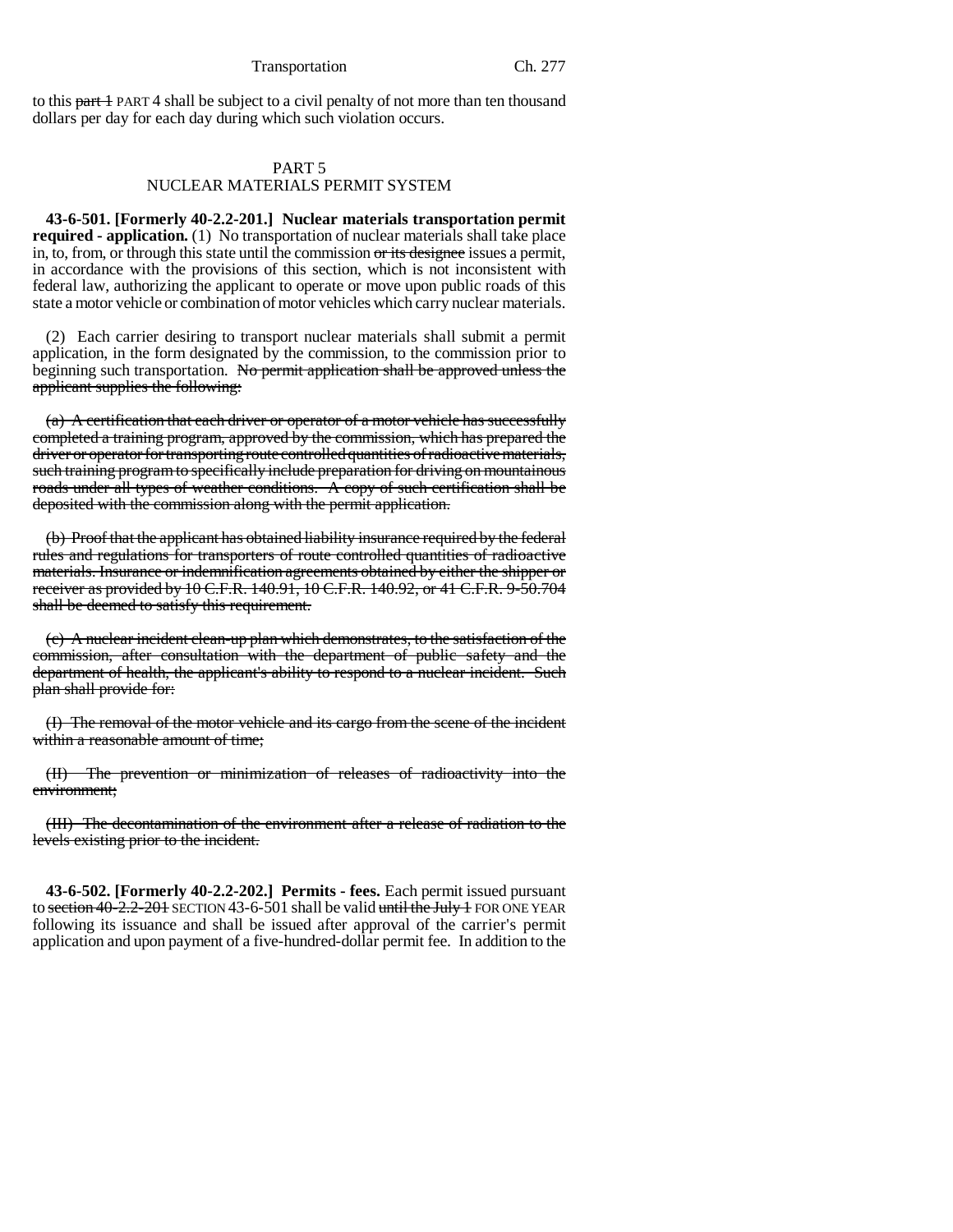permit fee, each carrier shall pay a two-hundred-dollar fee for each shipment. The shipment fee shall be paid either by mail, in which case it must be postmarked at least seven days before the shipment is to be made, or at the time the shipment enters the state at the port of entry weigh station nearest the point at which the shipment enters the state. If the shipment originates in this state, payment shall be made at the port of entry weigh station nearest the point of origination of the shipment.

**43-6-503. [Formerly 40-2.2-203.] Carrying of shipping papers.** (1) Any person transporting nuclear materials in this state shall carry a copy of the shipping papers required in 49 C.F.R. 172, subpart C. and a copy of the nuclear materials transportation permit issued by the commission in the motor vehicle. Such permit shall be open to inspection by Colorado state patrol officers, ports of entry personnel, or investigative personnel of the commission.

(2) In the event of an accident involving nuclear materials, the operator of the motor vehicle shall provide access to the shipping papers for the first police officers, fire fighters, Colorado state patrol officers, town marshall, or sheriff arriving on the scene and immediately bring to their attention the fact that the vehicle is carrying nuclear materials.

**43-6-504. [Formerly 40-2.2-204.] Rules and regulations.** The commissionCHIEF is authorized to promulgate reasonable rules and regulations which are necessary or desirable in governing the issuance of permits if such rules and regulations are not in conflict with or inconsistent with federal rules and regulations.

**43-6-505. [Formerly 40-2.2-205.] Penalties - permit system.** (1) The investigative personnel of the commission, the ports of entry personnel, and the officers of the Colorado state patrol may assess the following A civil penalties for violations of the PENALTY OF ONE THOUSAND DOLLARS AGAINST EVERY CARRIER WHO TRANSPORTS NUCLEAR MATERIALS WITHOUT FIRST OBTAINING A nuclear materials transportation permit. system established pursuant to this part 2:

(a) Every carrier who transports nuclear materials without first obtaining a nuclear materials transportation permit shall be assessed a civil penalty of one thousand dollars.

(b) Every carrier who fails to have a nuclear materials transportation permit in the cab of a motor vehicle while transporting nuclear materials in, to, from, or through this state shall be assessed a civil penalty of one hundred dollars.

(2) Every carrier who misrepresents information in the carrier's application for a nuclear materials transportation permit, violates the terms of the permit, or commits a second violation of paragraph (a) or (b) of subsection (1) of this section within one calendar year shall be assessed a civil penalty of not less than five hundred dollars nor more than three thousand dollars.

(3) The penalties in subsection (1) of this section shall be assessed upon an action brought by the commission, the ports of entry division of the department of revenue,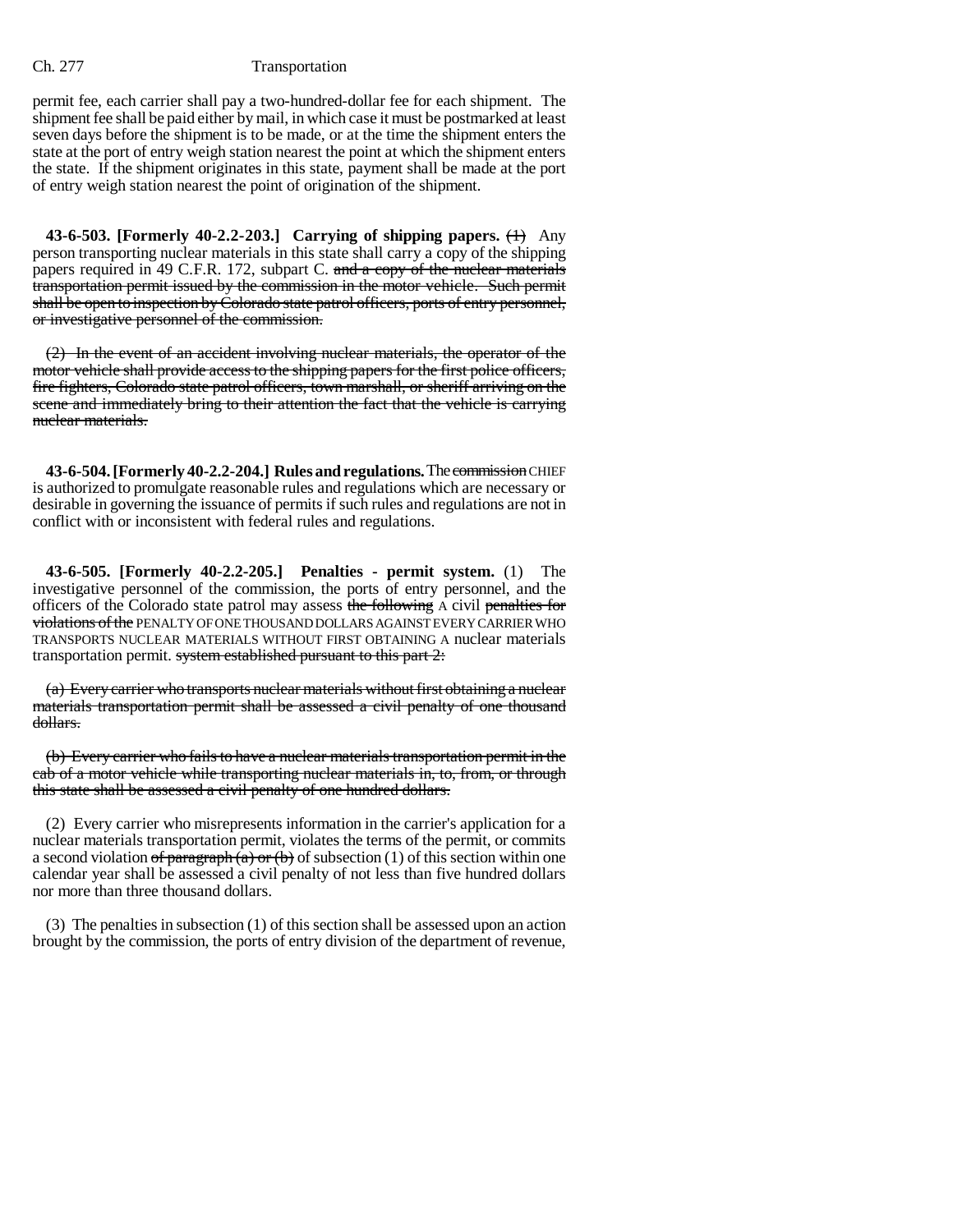or the Colorado state patrol in accordance with the procedure set forth in section  $40-2.2-108$  (1) SECTION 43-6-406 (1).

**43-6-506. [Formerly 40-2.2-206.] Permit suspension and revocation.** In addition to any other civil or criminal penalties, the commission may suspend the nuclear materials transportation permit of any carrier for a period not to exceed six months or revoke such permit for failure to comply with the permit terms, misrepresentation of information in the permit application, failure to pay a civil penalty assessed pursuant to section 40-2.2-108 SECTION 43-6-406, or failure to comply with the regulations promulgated pursuant to PARTS 4 AND 5 OF this article. The permit may be suspended or revoked only for good cause shown after due notice and opportunity for a hearing pursuant to section 24-4-105, C.R.S., if requested by the carrier.

**43-6-507. [Formerly 40-2.2-207.] Local government preemption.** No county, city and county, city, or town shall establish any permit or fee system for the transportation of nuclear materials by motor vehicle or railcar in, to, from, or through this state.

**43-6-508. [Formerly 40-2.2-208.] Route designation - motor vehicles.** (1) The chief of the Colorado state patrol shall have the authority to adopt rules to designate which state highways shall be used and which shall not be used by motor vehicles transporting nuclear materials in this state.

(2) The carrier shall not deviate from the routes designated pursuant to subsection (1) of this section except in order to make local pickups and deliveries and in cases of emergency conditions which would make continued use of the designated route unsafe, or to refuel, or when the designated route is closed due to road conditions, road construction, or maintenance operations. When making local pickups and deliveries or when refueling, the carrier shall remain on the routes designated by the Colorado state patrol and shall minimize the distance traveled on nondesignated routes.

**40-2.2-209. Prenotification of nuclear materials shipments.** (1) Every person who receives a nuclear materials transportation permit pursuant to section 40-2.2-201 shall be required to give advance notification of the shipment to the governor or his designee. Such notification, if delivered by mail, shall be postmarked at least seven days before transport of a shipment within or through this state. If the notification is delivered by messenger, it must reach the office of the governor or his designee at least four days before said transport. Notification shall include:

(a) The name, address, and telephone number of the shipper, carrier, and receiver;

(b) A description of the kind, quantity, and physical properties of the nuclear materials to be transported;

(c) The transport index, as defined in 49 C.F.R. 173.403 (bb), of the nuclear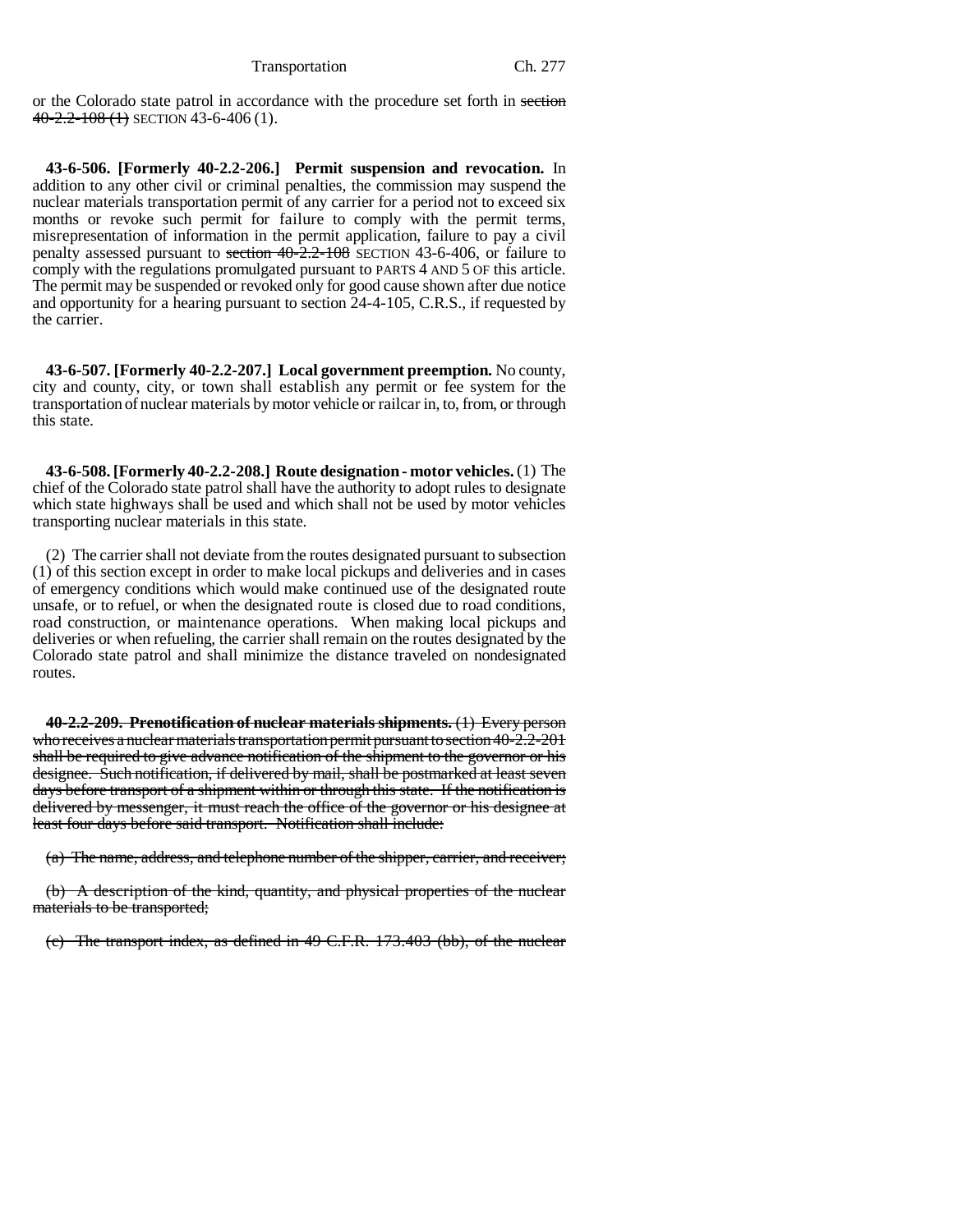materials to be transported;

(d) A listing of routes to be used within this state; and

(e) The estimated date and time of the shipment's original departure and entry into this state.

(2) Schedule information provided to the state and emergency response authorities shall be protected against unauthorized disclosure until at least ten days after a shipment has entered or originated within this state.

(3) Upon request, the information in the advance notification shall be made available to the emergency response authorities which have been designated pursuant to section 29-22-102, C.R.S., and whose jurisdiction includes the route of shipment.

(4) The commission is authorized to promulgate rules and regulations for the implementation of this section which are not inconsistent with federal rules and regulations.

(5) Any person who violates a provision of this section shall be subject to a civil penalty of not less than five hundred dollars and not more than ten thousand dollars. The penalty shall be assessed by the commission in accordance with the procedure set forth in section 40-2.2-108 (1).

**43-6-509. [Formerly 40-2.2-210.] Strict liability for nuclear incidents.** Any person who causes the release of any nuclear material being transported shall be strictly liable for all injuries and damages resulting therefrom. The conduct of the claimant shall not be a defense to liability; except that this section does not waive any defense based on the claimant's failure to mitigate damages or related to any injury or damage to the claimant or the claimant's property which is intentionally sustained by the claimant or which results from the release of any nuclear material being transported intentionally and wrongfully caused by the claimant.

**43-6-510. [Formerly 40-2.2-211.] Statute of limitations.** No person who has been injured or damaged as a result of a nuclear incident shall be precluded from bringing a suit against the person or persons responsible for causing the nuclear incident if such suit is instituted within three years after the date on which the injured person first knew, or reasonably could have known, of his OR HER injury or damage and the cause thereof; except that such suit must be brought within forty years after the date of the nuclear incident.

**43-6-511. [Formerly 40-2.2-212.] Nuclear materials transportation fund.** All moneys collected pursuant to PARTS 4 AND 5 OF this article shall be transmitted to the state treasurer, who shall credit the same to the nuclear materials transportation fund, which fund is hereby created. The moneys in the fund shall be subject to annual appropriation by the general assembly for the direct and indirect costs of the administration of PARTS 4 AND 5 OF this article.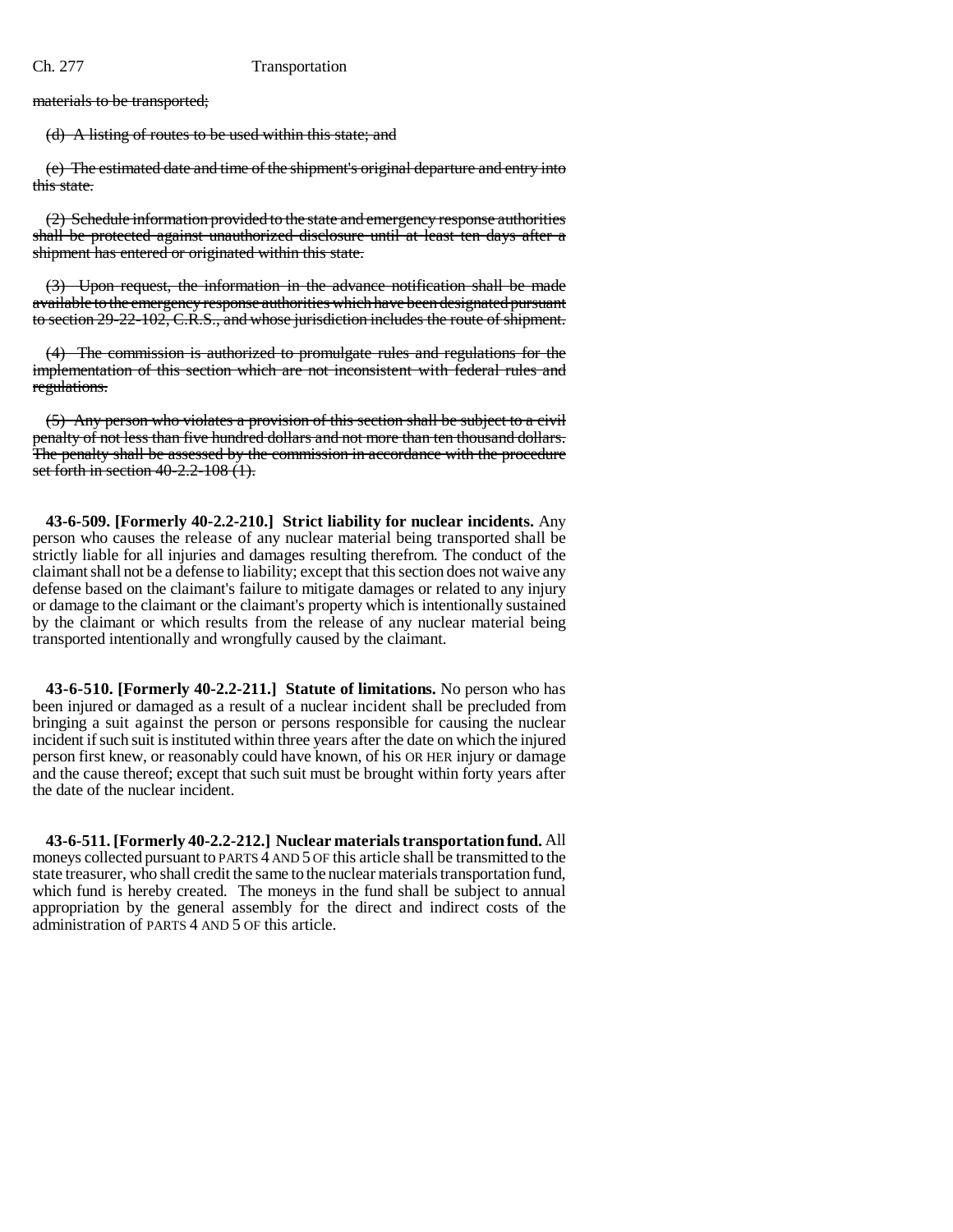### Transportation Ch. 277

**40-2.2-213. Nuclear materials transportation advisory committee.** (1) There is hereby created a nuclear materials transportation advisory committee to be composed of one senator appointed by the president of the senate, one representative appointed by the speaker of the house of representatives, and seven persons appointed by the governor. The committee shall have a politically balanced membership, with no more than five members from any one political party. The governor's appointees shall represent the transportation industry, the environmental community, and the public at large.

(2) The committee is authorized to conduct hearings to address:

(a) Coordination problems that exist with regard to emergency response;

(b) Liability and compensation issues;

(c) Rail and airline issues; and

(d) Revisions to statutory provisions relating to the transportation of nuclear materials.

(3) (a) This section is repealed, effective July 1, 1995.

(b) Prior to said repeal, the nuclear materials transportation advisory committee shall be reviewed as provided for in section 2-3-1203, C.R.S.

**SECTION 2.** 2-3-1203 (3) (h) (III), Colorado Revised Statutes, 1980 Repl. Vol., as amended, is repealed as follows:

**2-3-1203. Sunset review of advisory committees.** (3) The following dates are the dates for which the statutory authorization for the designated advisory committees is scheduled for repeal:

(h) July 1, 1995:

(III) The nuclear materials transportation advisory committee, appointed pursuant to section 40-2.2-213, C.R.S.;

**SECTION 3.** 40-7-112 (2), Colorado Revised Statutes, 1984 Repl. Vol., as amended, is amended to read:

**40-7-112. Carriers subject to civil penalties.** (2) The civil penalties provided in sections 40-7-113 and 40-7-114 shall not apply to persons transporting nuclear materials who commit violations of section  $40-2.2-108$  (3),  $40-2.2-109$ , or 40-2.2-205 SECTION 43-6-406 (3), 43-6-407, OR 43-6-505, C.R.S., nor OR to persons transporting hazardous materials who commit violations of section 43-6-204, C.R.S.

**SECTION 4.** 43-6-101, Colorado Revised Statutes, 1984 Repl. Vol., as amended, is amended to read: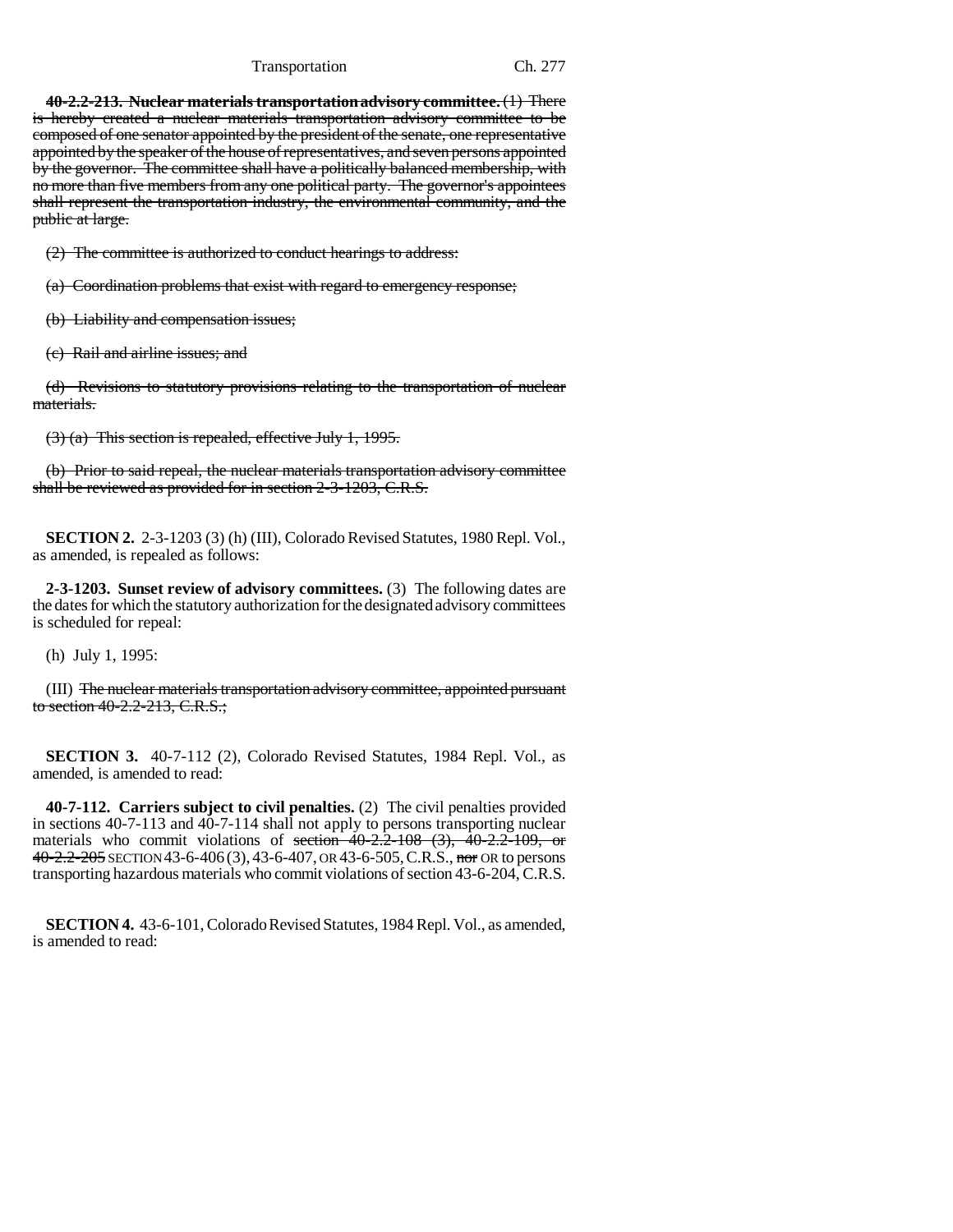**43-6-101. Short title.** PARTS 1, 2, AND 3 OF this article shall be known and may be cited as the "Hazardous Materials Transportation Act of 1987".

**SECTION 5.** 43-6-102, Colorado Revised Statutes, 1984 Repl. Vol., as amended, is amended to read:

**43-6-102. Legislative declaration.** The general assembly finds that the permitting and routing of motor vehicles transporting hazardous materials is a matter of statewide concern and is affected with a public interest and that the provisions of PARTS 1, 2, AND 3 OF this article are enacted in the exercise of the police powers of this state for the purpose of protecting the health, peace, safety, and welfare of the people of this state.

**SECTION 6.** 43-6-104, Colorado Revised Statutes, 1984 Repl. Vol., as amended, is amended to read:

**43-6-104. General powers and duties of chief - department of public safety - cooperation from other state agencies.** (1) In addition to any other powers and duties granted to him OR HER in PARTS 1, 2, AND 3 OF this article, the chief shall promulgate such rules and regulations and conduct such hearings as may be necessary for the administration of this article.

(2) In addition to any other powers and duties granted to him OR HER in PARTS 1, 2, AND 3 OF this article and except as otherwise provided in PARTS 1, 2, AND 3 OF this article, the chief shall have the general authority and duty to carry out the provisions of PARTS 1, 2, AND 3 OF this article and shall promulgate such rules and regulations, subject to the provisions of article 4 of title 24, C.R.S., as may be necessary to clarify the enforcement provisions of PARTS 1, 2, AND 3 OF this article.

(3) Upon request, other agencies of state government, including but not limited to the department of health and the department of transportation, shall provide advice and assistance to the department of public safety relating to the program established by PARTS 1, 2, AND 3 OF this article.

**SECTION 7.** 43-6-105 (1), (3), and (4), Colorado Revised Statutes, 1984 Repl. Vol., as amended, are amended to read:

**43-6-105. Enforcement.** (1) The provisions of PARTS 1, 2, AND 3 OF this article relating to the transportation of hazardous materials by motor vehicle may only be enforced by an enforcement official.

(3) All enforcement officials may, at their discretion and in lieu of issuing the penalty assessments pursuant to subsection (2) of this section, issue warning citations to persons who violate the provisions of PART 1, 2, OR 3 OF this article.

(4) Enforcement of any law relating to the fixed-site storage or use of hazardous materials shall not be affected by the provisions of PART 1, 2, OR 3 OF this article.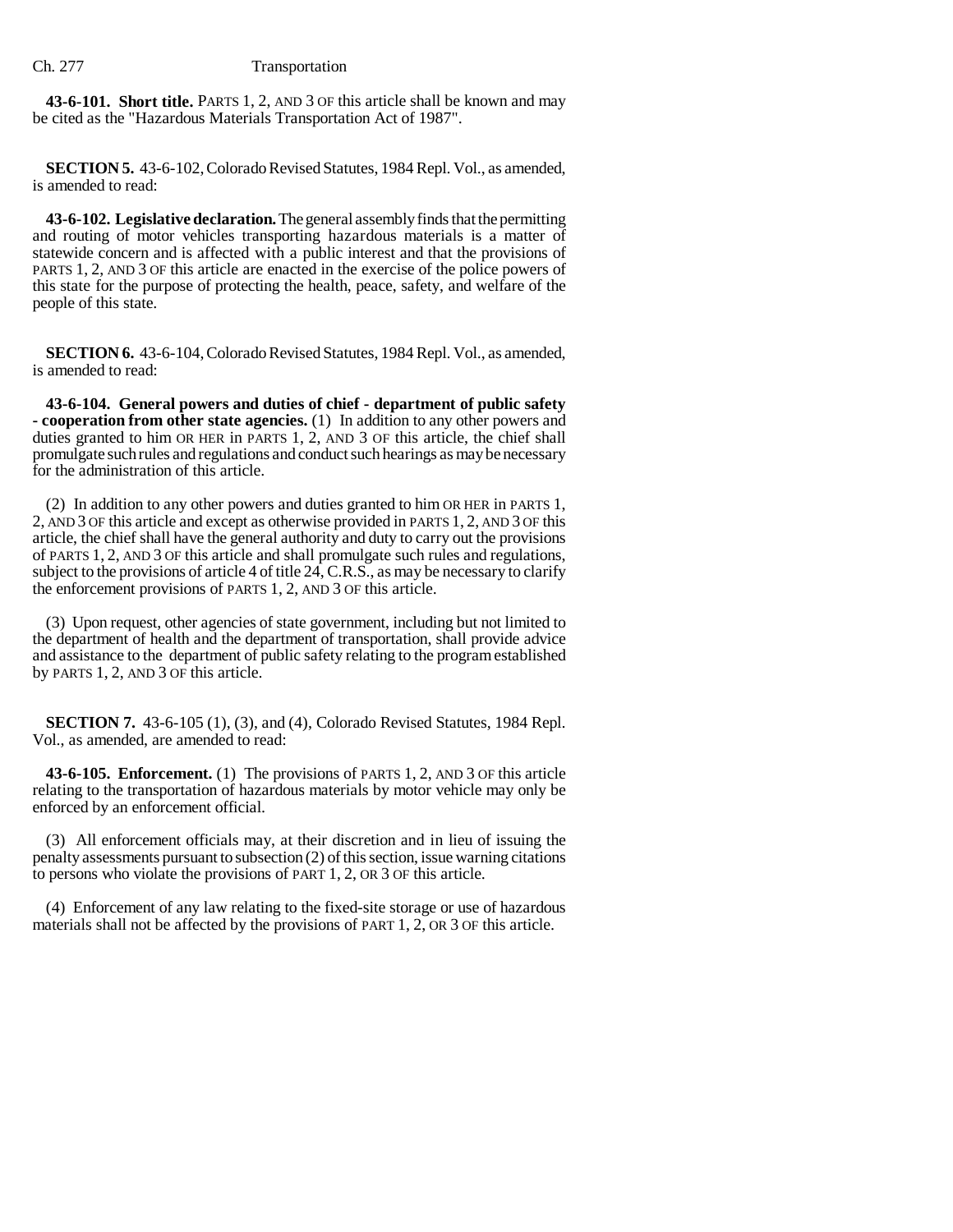**SECTION 8.** 43-6-106, Colorado Revised Statutes, 1984 Repl. Vol., as amended, is amended to read:

**43-6-106. Regulatory authority of local governments - preemption disposition of local fines and penalties.** (1) Except as specifically authorized in PARTS 1, 2, AND 3 OF this article, no county, town, city, or city and county shall have any authority to regulate the transportation of hazardous materials separate and apart from the regulation of other commodities. However, a county, town, city, or city and county may adopt and enforce regulations or ordinances which are no more stringent than the provisions of state law and regulations adopted pursuant thereto, if violations of such local regulations or ordinances carry penalties which are not more than the penalties imposed upon violations of state law and regulations adopted pursuant thereto. Any local government which adopts a regulation or ordinance pursuant to this section shall file a certified copy of such regulation or ordinance, and any amendment thereto, with the patrol.

(2) No person shall be prosecuted for a violation of both the provisions of PART 1, 2, OR 3 OF this article and the provisions of such local ordinance or regulation when such prosecution arises out of the same incident.

**SECTION 9.** 43-6-107 (1) (e), (1) (f), and (2), Colorado Revised Statutes, 1984 Repl. Vol., as amended, are amended to read:

**43-6-107. Hazardous materials safety fund.** (1) There is hereby created in the state treasury the hazardous materials safety fund, which shall consist of:

(e) Any gifts or donations made to the state of Colorado or any agency thereof specifically for the purpose of carrying out the provisions of PARTS 1, 2, AND 3 OF this article;

(f) Any federal funds made available to the state of Colorado or any agency thereof specifically for the purpose of carrying out the provisions of PARTS 1, 2, AND 3 OF this article.

(2) The moneys in the hazardous materials safety fund shall be subject to appropriation by the general assembly for the purposes of PARTS 1, 2, AND 3 OF this article.

**SECTION 10.** 43-6-111, Colorado Revised Statutes, 1984 Repl. Vol., as amended, is amended to read:

**43-6-111. Additional penalties.** Any person, corporation, partnership, or other entity which intentionally or knowingly authorizes, solicits, requests, commands, conspires in, or aids and abets in the violation of any of the provisions of PART 1, 2, OR 3 OF this article commits a class 1 misdemeanor and shall be punished as provided in section 18-1-106, C.R.S.

**SECTION 11.** 43-6-205, Colorado Revised Statutes, 1984 Repl. Vol., as